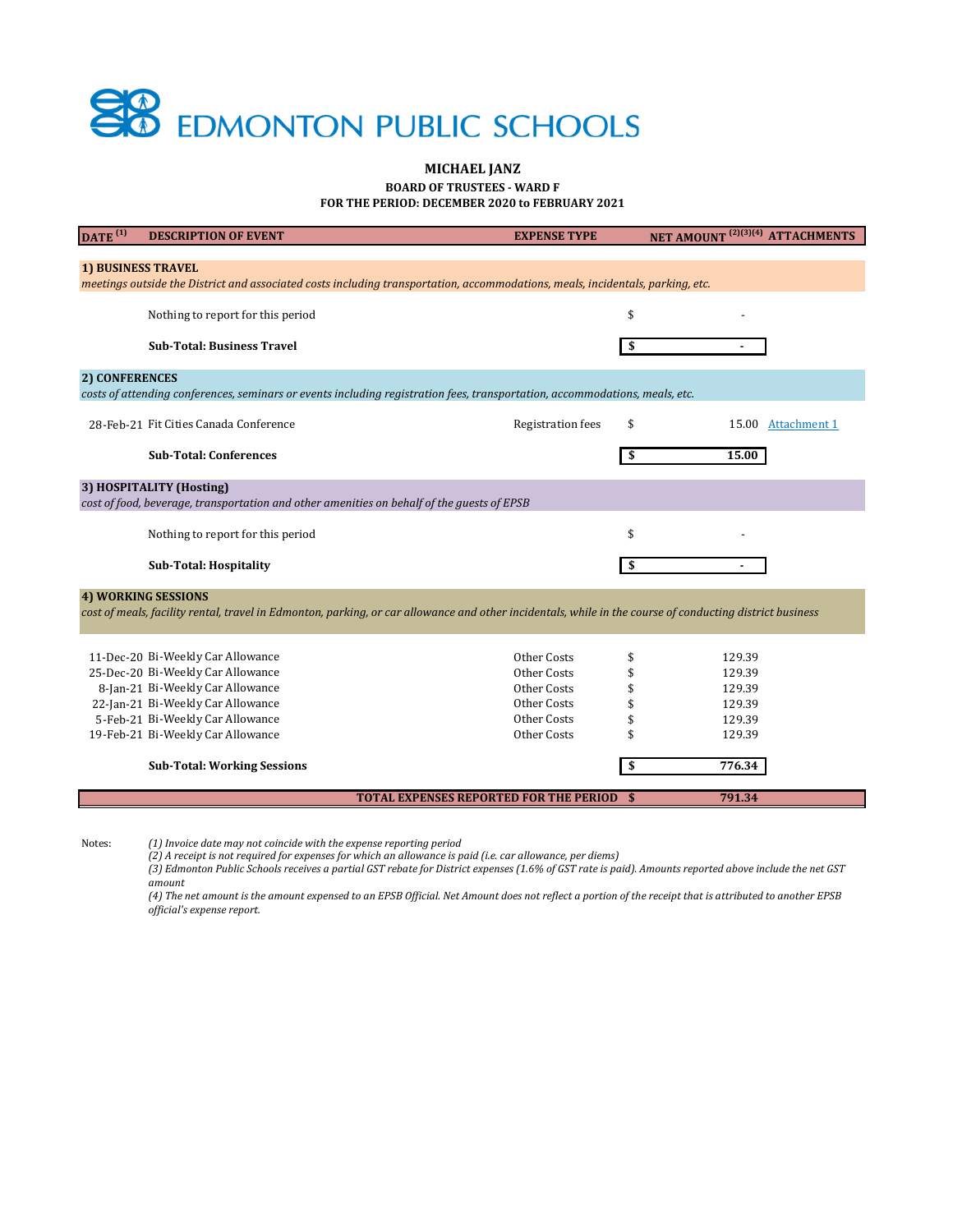<span id="page-1-0"></span>

#### **Fwd: Your Maritime Travel receipt [#1583-5538]**

1 message

**Michael Janz** <michael.janz@epsb.ca> Tue, Feb 9, 2021 at 11:28 AM To:

For reimbursement - Fit Cities Conference by U of A.

Begin forwarded message:

From: Maritime Travel <[receipts+acct\\_1IEGOnBfp5dJyUVS@stripe.com>](mailto:receipts+acct_1IEGOnBfp5dJyUVS@stripe.com) **Subject: Your Maritime Travel receipt [#1583-5538] Date:** February 9, 2021 at 11:19:17 MST **To:** [michael.janz@epsb.ca](mailto:michael.janz@epsb.ca) Reply-To: Maritime Travel [<ar@maritimetravel.ca>](mailto:ar@maritimetravel.ca)

## Receipt from Maritime Travel

Receipt #1583-5538

**AMOUNT PAID** C\$10.00

**DATE PAID** February 9, 2021



**SUMMARY**

Charge for [michael.janz@epsb.ca](mailto:michael.janz@epsb.ca) (event: Fit Cities Fit Towns Canada Conference - fit-cities-fit-townscanada-conference) C\$10.00

**Amount charged C\$10.00**

If you have any questions, contact us at [ar@maritimetravel.ca](mailto:ar@maritimetravel.ca) or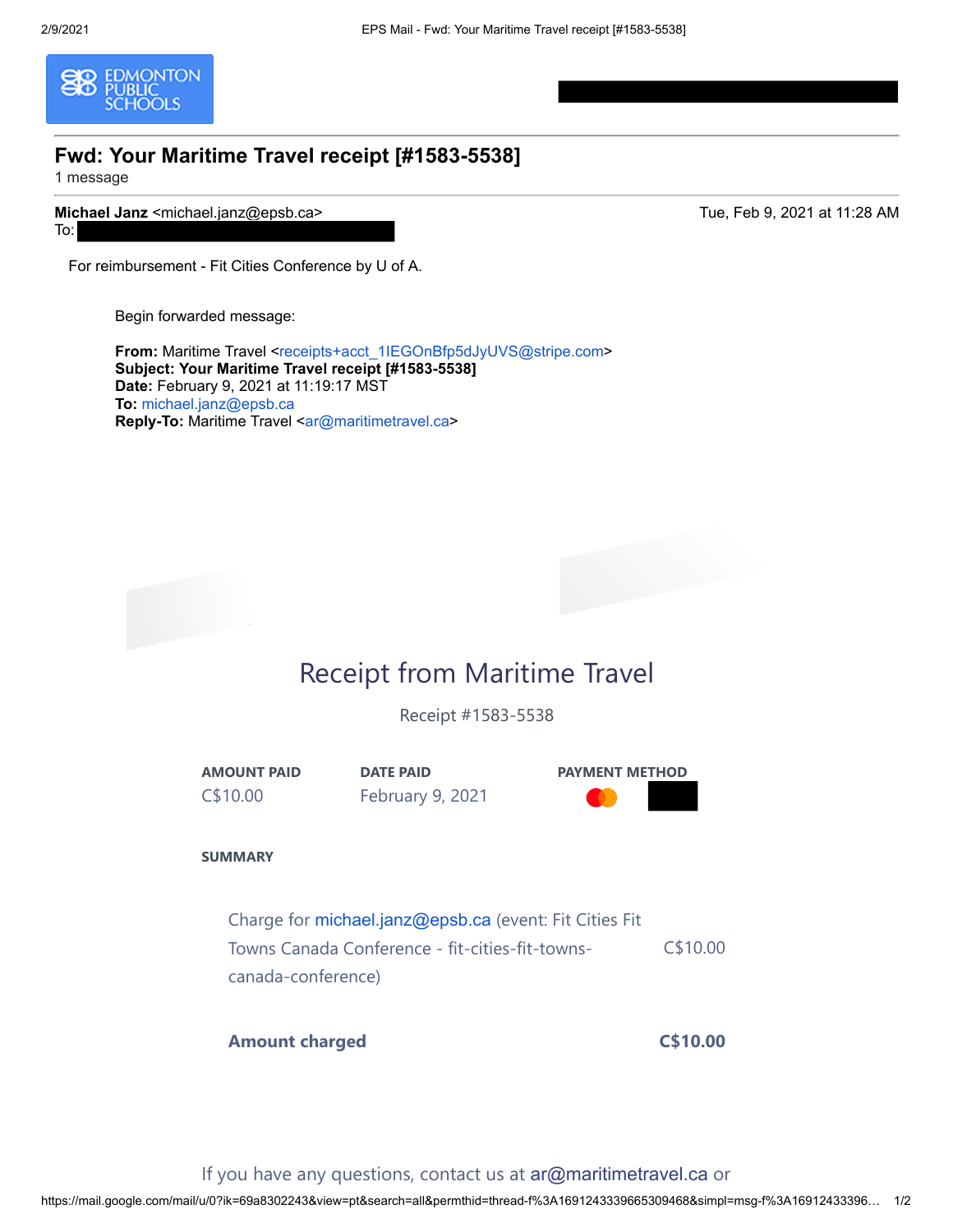

#### **Fwd: Order Confirmation for Participatory Edmonton - Animating spaces where everyone matters**

1 message

**Michael Janz** <michael.janz@epsb.ca> Tue, Feb 9, 2021 at 11:29 AM To:

For Reimbursement - Participatory Edmonton.

Begin forwarded message:

**From: "Eventbrite" [<noreply@order.eventbrite.com](mailto:noreply@order.eventbrite.com)> Subject: Order Confirmation for Participatory Edmonton - Animating spaces where everyone matters Date:** February 9, 2021 at 11:12:03 MST **To: Reply-To:** abundantcommunity@edmonton.ca

# eventbrite





## Participatory Edmonton - Animating spaces where everyone matters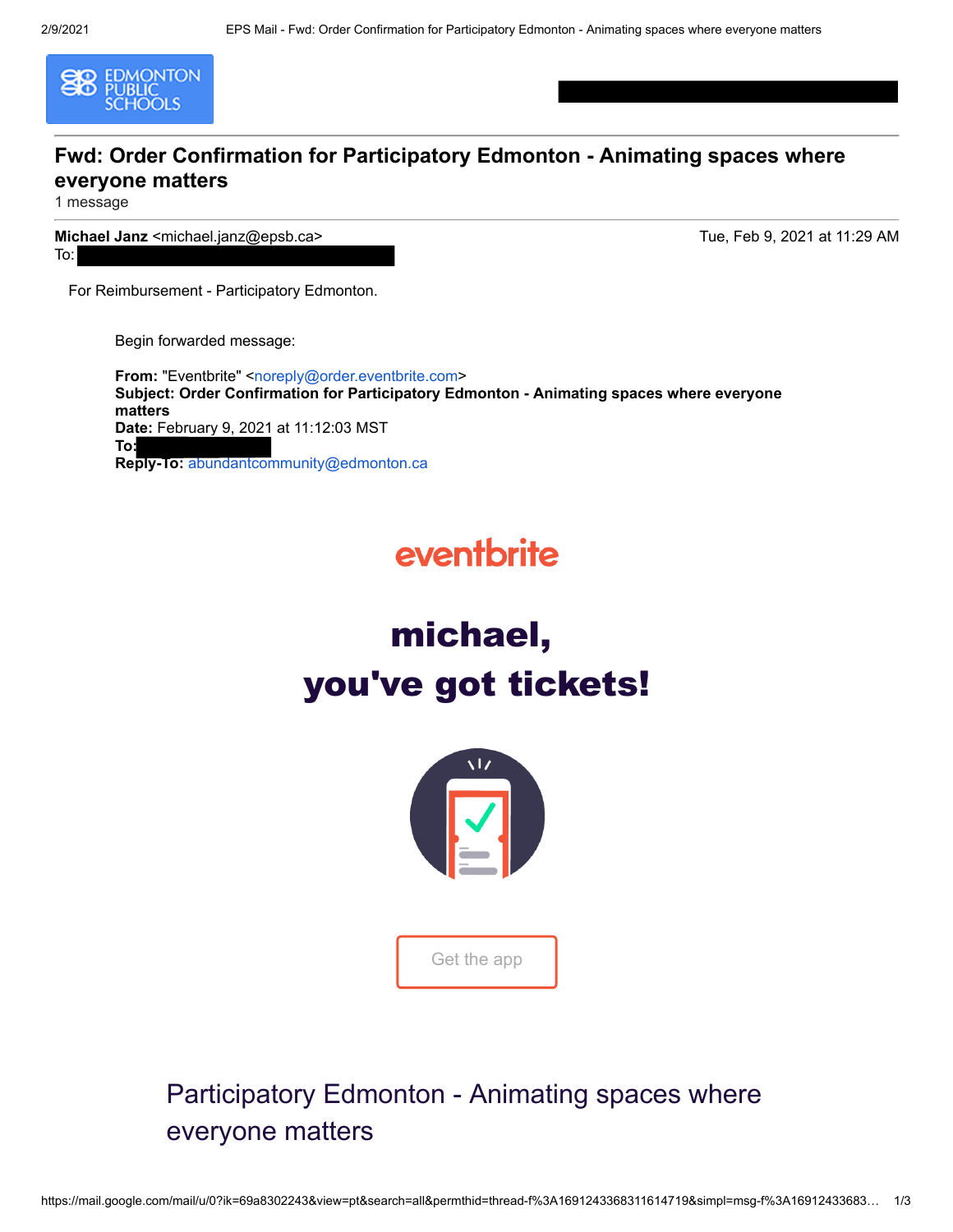

**日** 1 x Ticket Order total: \$5.00

Saturday, 6 March 2021 from 9:00 AM to 12:00 PM (MST) Add to [Google](https://www.eventbrite.com/calendar.ics?utm_campaign=order_confirm&utm_medium=email&ref=eemailordconf&eid=135926861903&utm_source=eventbrite&utm_term=googlecal&calendar=google) **·** [Outlook](https://www.eventbrite.com/calendar.ics?utm_campaign=order_confirm&utm_medium=email&ref=eemailordconf&eid=135926861903&utm_source=eventbrite&utm_term=outlook&calendar=outlook) **·** [iCal](https://www.eventbrite.com/calendar.ics?utm_campaign=order_confirm&utm_medium=email&ref=eemailordconf&eid=135926861903&utm_source=eventbrite&utm_term=ical&calendar=ical) **·** [Yahoo](https://www.eventbrite.com/calendar.ics?utm_campaign=order_confirm&utm_medium=email&ref=eemailordconf&eid=135926861903&utm_source=eventbrite&utm_term=yahoocal&calendar=yahoo)

[View event details](https://participatoryedmonton.eventbrite.ca/?aff=eemailordconf&utm_campaign=order_confirm&utm_medium=email&ref=eemailordconf&utm_source=eventbrite&utm_term=viewevent)

Neighbourhood Services, City of Edmonton

[Follow](https://www.eventbrite.ca/o/neighbourhood-services-city-of-edmonton-29843015969?utm_campaign=order_confirm&utm_medium=email&ref=eemailordconf&utm_source=eventbrite&utm_term=followorg)

Questions about this event?

[Contact the organizer](https://www.eventbrite.ca/mytickets/1607394667?utm_campaign=order_confirm&utm_medium=email&ref=eemailordconf&contact_organizer=1&utm_source=eventbrite&utm_term=contactorg)

## Order Summary

Order [#1607394667](https://www.eventbrite.ca/mytickets/1607394667?utm_campaign=order_confirm&utm_medium=email&ref=eemailordconf&utm_source=eventbrite&utm_term=orderid) - 9 February 2021

\$5.00 paid by digits:

Appears on your card statement as EB \*Participatory Edmo

Michael Janz 1 x **General Online Admission for March 6** \$5.00